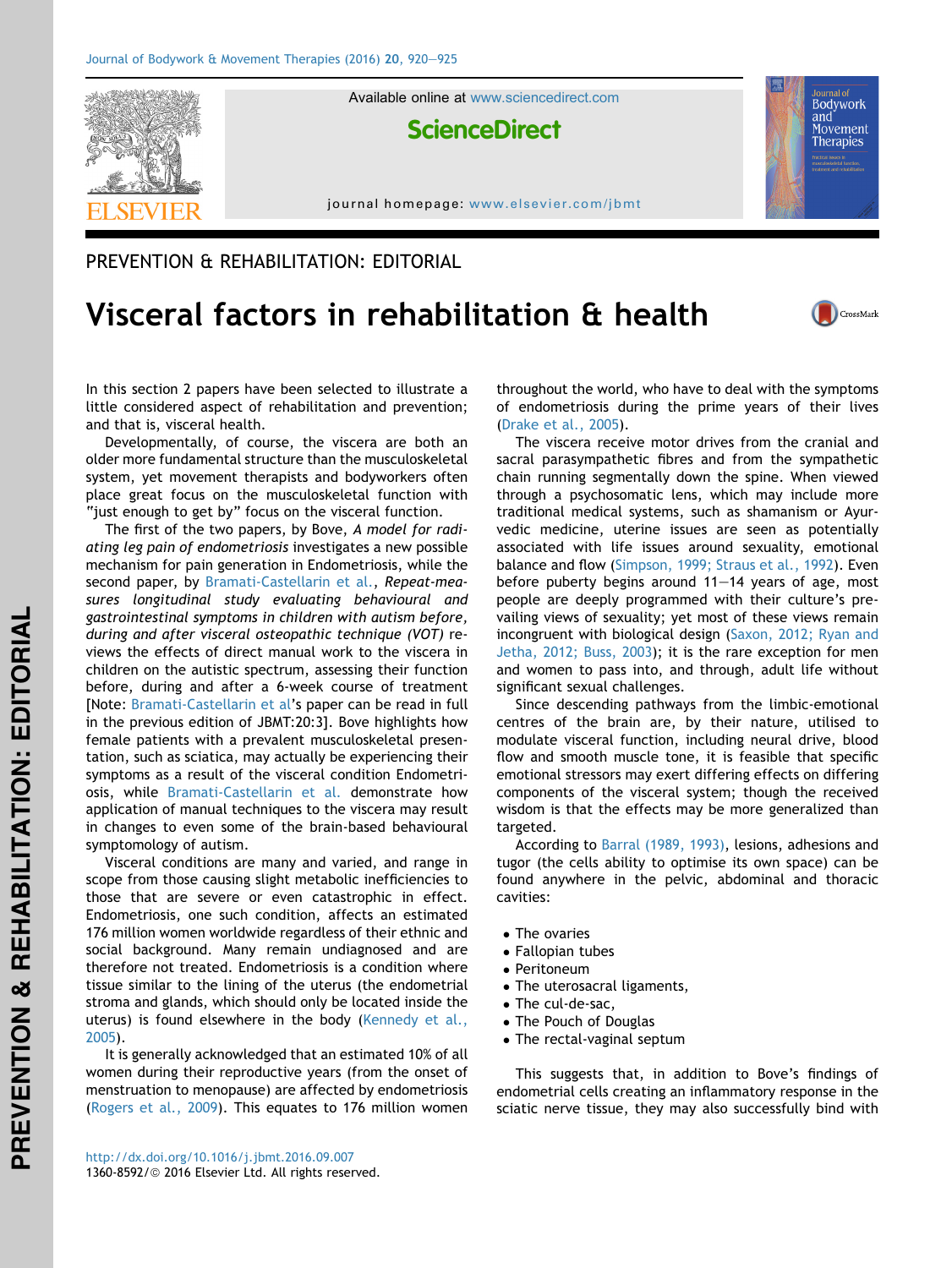any of the neural tissues in these regions and create localized or referred symptoms along these distributions.

#### Digestive organs lungs and pleura

Endometriosis has effects physically, emotionally and mentally. Health Psychology texts suggests that human beings should be viewed as complex systems, and that health and illness should not be viewed as having a single causal factor ([Ogden, 2000](#page-5-0)). Within Health Psychology, individuals are not viewed as passive victims of illness, but as participants in illness. Therefore, the whole person should be treated, not just the physical.

Within Health Psychology, health and illnesses can be seen to play out on a see-saw. At any given time the patient can be placed somewhere on that see-saw. People progress from homeostasis towards illness and back again. This is relevant to endometriosis because its cyclical nature means that patients can move from being very ill, to potentially being quite well, on a monthly basis. In other diseases, the cycles of health and illness are often spread over longer periods. Understanding the role that psychological factors play in illness could help to alleviate psychological symptoms which, themselves, may drive or exacerbate physical symptoms.

## Adhesions and infertility

Infertility is a morbidity suffered by many women with adhesive diseases such as endometriosis, pelvis inflammatory disease (PID), peritoneal infections such as tuberculosis, appendicitis or surgeries. The impairment of reproductive organs has many affects to performance, mechanics, mobility, motility and a variety of other mechanisms. A common endpoint for adhesions is distortion of the normal tuba-ovarian relationships preventing ovum capture and transport. Adhesions causing this end range form a filmy avascular band that pulls the fimbriae outward to the pelvic sidewall; to dense, matted structures causing a thick-walled blocked fallopian tube and complete obstruction.

The suspensory ligaments of the urogenital system are important in the mobility and function of the pelvic organs. Examples include the uterovesical ligaments attaching the bladder to the uterus. The uterosacral ligaments help to suspend the uterus posteriorly. The urogenital system is also supported by ovarian ligaments, suspensory ligaments, and tubo-ovarian ligaments. Just as the ligaments are important in the structure and function of a joint, they are equally important in the mobility and function of the pelvic organs ([Barral, 1989\)](#page-4-0).

Similarly, good organ function is likely prerequisite to good musculoskeletal function, both physiologically and biomechanically. It appears that recurrent drives to the spinal cord from noxious stimulation of the A-afferents and B-afferents can cause changes in the neural excitation at the spinal cord segment creating a viscerosomatic reflex. Clinically, this appears to manifest as inhibition or the low threshold motoneurons found in preponderance in the deeper musculature (see [Wallden, 2013](#page-5-0) for more discussion). In addition, any pain in the viscera is likely to be aggravated by compression, such as a palpating hand or contraction of the abdominal musculature. In function, the viscera are utilized to provide a counter-pressure to the contracting abdominal musculature to allow effective force transfer. Indeed, the very name "viscera" is derived from "viscous" which means a non-compressible entity. Any discomfort associated with visceral compression is likely to therefore result in altered muscular recruitment to minimize compressive forces on the viscera themselves.

The symptoms of dysfunction in the reproductive system can present clinically as dysfunction of the reproductive organs, pelvic asymmetry, endometriosis, sacral dysfunction, bloating, or pain ([Barral, 1989; Barral, 1993\)](#page-4-0). Symptoms related to lymphatic congestion in the pelvic region with hormonal bias are dysmenorrhea, premenstrual syndrome, ovarian cysts, emotional instability, and depression ([Chila, 2010\)](#page-4-0). Release of fascial and ligamentous restrictions is believed to decrease pressure on blood vessels, thereby optimising the vascular function and improving the efficacy of the lymphatic system ([Chila, 2010\)](#page-4-0).

This improved efficacy, in turn, aids not just in correcting symptoms, but also in restoring optimal blood flow to the organs, optimizing function and normalising the ability for hormone production ([Barral, 1993](#page-4-0)). Decongestion of the lymphatic system can help remove waste from the organs and thus help normalise their function [\(Chikly,](#page-4-0) [2005](#page-4-0)). Mobilising fluid and cellular waste from the pelvic cavity should also allow hormones to more efficiently arrive at the target tissues [\(Chikly, 2005\)](#page-4-0). Within the reproductive system, this decongestion could theoretically lead to normalised hormone levels, normalised menstrual cycles, and improved fertility. In a different paper by Bove & Chapelle, published in this Journal in 2011, it was shown that visceral manipulation may effectively break down and prevent adhesions in a rat model; also making the correlation between adhesions and infertility among other common visceral complaints.

## Ovaries and endometriosis

The posterior part of the broad ligament allows movement from bottom to top. The suspensory ligament of the ovary attaches the ovary to the lateral wall of the lesser pelvis and subperitoneal lumbar fascia. All other ligaments attach to mobile structures, including the uterus. Due to infection and/or surgeries, adhesions can often cause pelvic and lumbar pain, as well as tubal problems. These types of adhesions provoke pain in synchrony with the menstrual cycle, with pain being maximal during the pre-menstrual phase.

## Pelvic pain

Pain of the lower pelvis found with endometriosis or malfunction of the organs may be due to congestion, fluid, nervous, spasmodic, mechanical or psychological factors. Referring pain from the genital centre can be from spasmodic uterine contractions (due to uterocervical malpositioning) or uterine adhesions, which can include endometrial tissue. Local tissue problems can bring about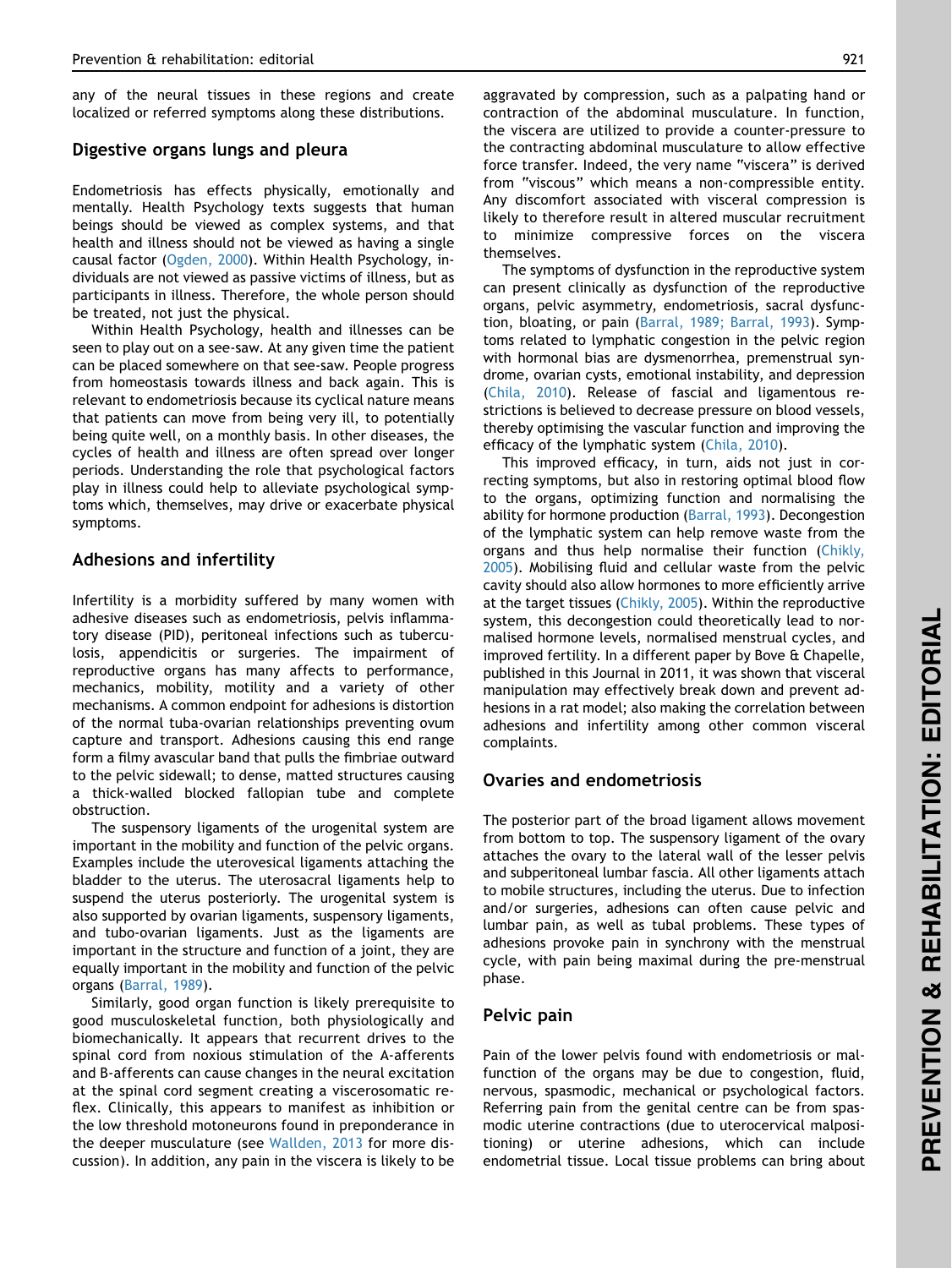local vasoconstriction as well as visceral spasms, with an associated slowing down of venolymphatic flow.

## Leg pain

Some kinds of visceral pain go as far down as the lower leg. Pain of tuba-ovarian origin should never extend past the ankle. The cutaneous tibial ramus circulates particularly in the internal calf and irritation of this nerve can be confused with sciatica. The saphenous nerve (branch of the femoral nerve) has a posterior terminal branch in the leg which is related to the saphenous vein. Irritations of this branch also produces similar symptoms ([Barral, 1993\)](#page-4-0).

The ovaries and uterus refers to the pelvis and lower limbs as a visceromotor reflex. The uterus, if inflamed for any reason, can cause symptoms such as lumbo-sacral restrictions, lower back pain, or reflex knee pain from the genito-femoral and obturator nerves. Referral may be present in any nerve pathway from T9-L4 and S1-3. According to [Barral \(1993\)](#page-4-0) upper cervical restrictions are also commonly found in conjunction with uterine problems; speculated to be due to oestrogen dysregulation. It is also possible that mechanical dysfunction at the sacral region secondary to local changes in muscle function occurring due to the afferent bombardment.

As described by Bove in his paper in this section, theories of the pathophysiology of endometriosis suggest that menstrual blood containing endometrial cells flows back through the fallopian tubes and into the pelvic cavity instead of out of the body. These cells are thought to adhere to organs and keep growing and bleeding over time. Cells could also move to the pelvic cavity through direct trauma, such as during a C-section delivery. A dysfunction in the immune system may also be a factor in failing to get rid of the misplaced cells.

In a study done by the American Fertility Society, patients with endometriosis were assessed during surgery (and later confirmed histologically) to be at either stage III or IV ([The American Fertility Society, 1985\)](#page-5-0) it was concluded that the establishment of a new blood supply is essential for the survival of an endometrial implant and the development of endometriosis. This suggests that the peritoneal environment of these women is favourable to the enhancement of the development of new blood vessels (angiogenesis), as [Bove \(2016\)](#page-4-0) showed in his rats.

[Barral \(1989, 1993\)](#page-4-0) found working with these organs directly, more specifically, the fascia surrounding the organs, appeared to free up these adhesions, congruent with [Bove & Chapelle's earlier study \(2011\)](#page-4-0). This is presumed to optimize fluid dynamics in the area and decreased risk of neural compression. If this is correct, it would open up communication pathways between affected viscera and the brain stimulating the bodies internal healing mechanism. Of course, the effect of such treatment is not likely to be only confined to the abdominal region.

#### Viscera-brain connections

Barral et al. (2006) investigated the effect of visceral manipulation on brain activity using SPECT scans. Methods were carried out with eight subjects being treated. On day

one, pre-treatment SPECT brain scans were performed prior to evaluation. On day two, the patients were treated by Jean-Pierre Barral. Post-Treatment SPECT brain scans were performed within 30 min after treatment. Visceral manipulation treatments were performed and patient specific. These treatments were guided by Jean-Pierre Barral's approach to evaluation.

One of the case studies, a 41-year old woman diagnosed with endometriosis with accompanying anxiety, depression and stomach pain, the pre-treatment SPECT scans showed excessive profusion in the thalamus and discontinuity in blood flow with the anterior cingulate gyrus. Barral's listening evaluation (in which Barral follows the line of tension within the tissues) suggested a primary tension in the thalamus with an extended listening from the thalamus to the stomach. Treatment lasted 30 min, mobilising the stomach followed by treatment of the brain with focus on the thalamus. This was followed by another stomach treatment and then balancing the tensions between these two locations. Post-treatment SPECT scans showed a difference in blood flow in the thalamus and the anterior cingulate gyrus. Also an increase of activity in the cerebellum, which occurred with all eight case studies. This seems to suggests that working viscerally can stimulate a physiological response within the brain; which may be one contributing mechanism to how [Bramati-Castellarin et al.](#page-4-0) were able to elicit brain-based behavioural changes in from visceral work applied to the stomachs of children on the autistic spectrum.

## Beyond manual work to the viscera

Neurologically the body conforms to a hierarchical system; action potentials descend from the brain, through the spinal cord and then onto the cells and tissues below. However, it is interesting to note that evolution of much of the human brain occurred long after the evolution of the viscera, hence this may explain why the afferent:efferent ratio is in the region of 9:1 according to some sources [\(Willard, 2002\)](#page-5-0).

As touched on above, when internal organs are under stress we experience viscero-somatic reactions. Due to the organisation of the spinal cord, pain sensations from the skin, muscles and other somatic tissues (external to our organs) are delivered to the spinal cord via spinal nerve roots. Pain impulses from spinal nerves come together and converge with pain impulses from the internal organs and are sent via the spinothalamic tract to the pain centres in the brain. It is because of this convergence of neural input at the cord that pain perception in the brain is often not localised to the specific tissue responsible for generating the pain impulses. This helps explain why low back pain can actually be caused by constipation and why pain is felt in the left arm and chest during a heart attack.

Furthermore, this convergence within the spinal cord is set up in such a way that the visceral sensory fibres synapse with the somatic motor fibres, while the somatic sensory fibres do not synapse with the visceral motor fibres [\(Willard, 2002](#page-5-0)). The functioning of the organs are arguably more essential for survival than muscles and joints, hence it seems even the wiring of the body is set up to compromise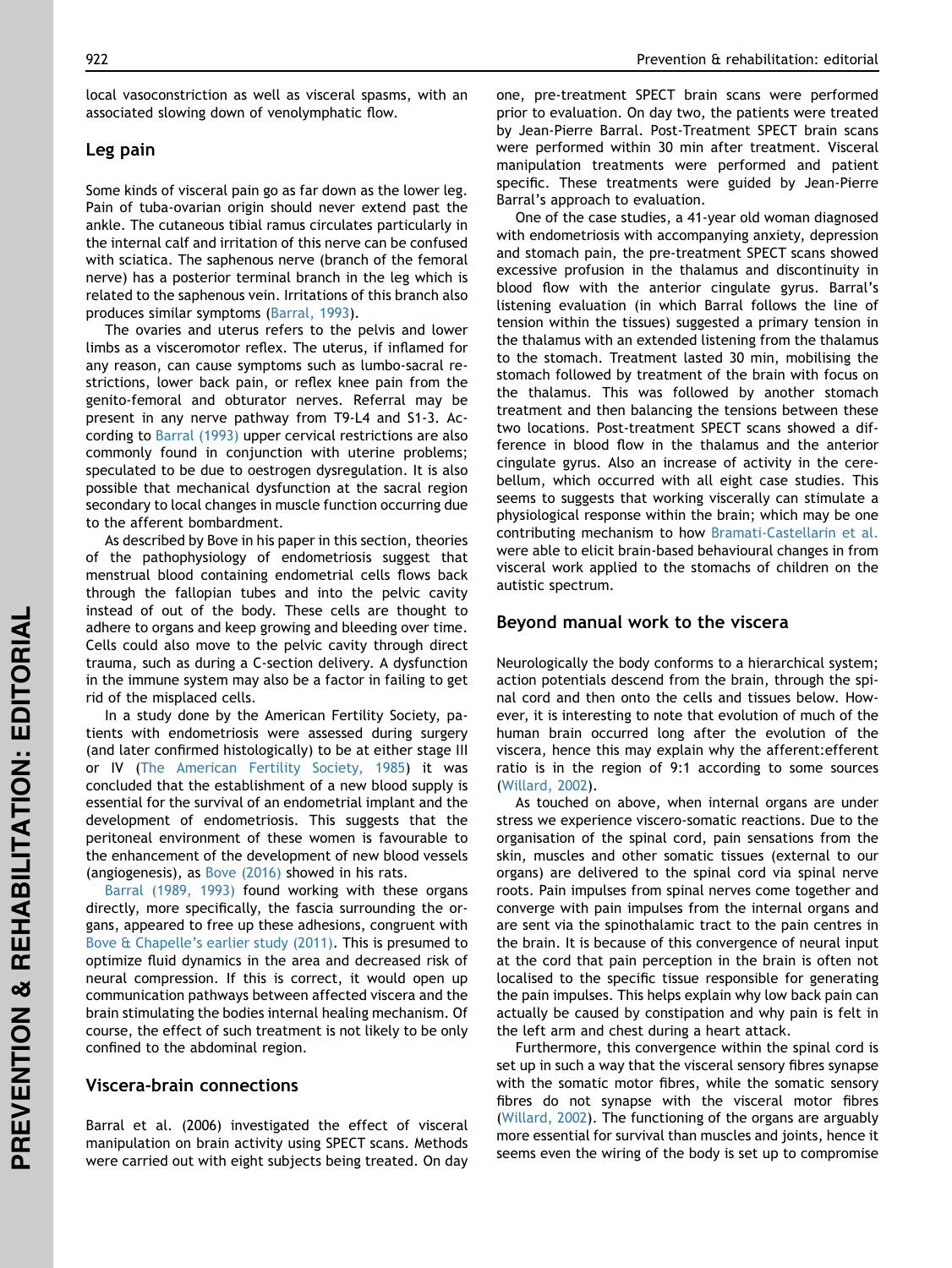muscular function (which will naturally therefore affect joint function) in order to preserve the vitality of our organs. In short, the focus of manual therapists and other bodyworkers on the musculoskeletal system may sometimes  $-$  perhaps often  $-$  be missing the point when looking to address causation. The circuitry of our central nervous system is wired for survival; and so musculoskeletal dysfunction, and may be even some neocortical pathologies (such as some features of autism) may be the symptom of underlying visceral pathology.

A different clinical example might be that when the liver is under stress, sensory drives, including those passed through the phrenic nerve, will cause an afferent bombardment of the cord, which is why the classic referral pattern of liver disease is to the right shoulder/neck region. A function of this may be to inhibit use of musculature that under normal circumstances would be recruited and would load that right upper quarter, such as carrying a bag, pushing down to get up from the floor, or even or throwing a ball (or punch, or spear) which may could further distress to the inflamed organ.

The connection between the innervation of the internal organs and the musculoskeletal system can be seen in their referral patterns. One theory for the reason the visceral afferents converge with the somatic efferents is the notion that muscles, being the most biologically active tissue in the body, are able to effectively and safely dissipate this excess neural drive through contraction or spasm. In essence the muscles, in this view, serve as a dampening system to protect both the organ and the nervous system itself. This would make good evolutionary and physiological sense, whilst correlating with the way we understand the nervous system to develop from a movement perspective.

In infant development, the effect of a child being left helplessly on its tummy or its back means that after a period of time the irritation to the somatic afferents causes an afferent bombardment (much like an inflamed organ) that causes an impulse to travel down the associated motor nerves to trigger a movement to decrease that irritation from the somatic afferents [\(Vojta, 2006; Wallden, 2008\)](#page-5-0). Much like a viscero-somatic reflex, this somato-somatic reflex appears to be the means by which babies learn to move, while viscerosomatic reflexes appear to be a means by which visceral and neural function can be maintained.

#### How common is visceral dysfunction?

Surveys have shown prevalence rates among adults of 25% for intermittent abdominal pain and 20% for chest pain; 24% of women suffer from pelvic pain at any point in time. For over two-thirds of sufferers, pain is accepted as part of daily life and symptoms are self-managed; a small proportion defer to specialists for help. Visceral pain conditions are associated with diminished quality of life, and exert a huge cost burden through medical expenses and lost productivity in the workplace [\(Smita et al., 2013](#page-5-0)).

Visceral pain should be suspected when vague midline sensations of discomfort are reported by a patient. True visceral pain is characterised as a vague, diffuse, and poorly defined sensation [\(Procacci et al., 1986;](#page-5-0) [Vecchietet al., 1989](#page-5-0)). Regardless of specific organ of origin, the pain is usually perceived in the midline spanning anywhere from the lower abdomen up to the chest. In the early phases the pain is perceived in the same general area and it has a temporal evolution, making the onset sensation insidious and difficult to identify ([Giamberardino, 1999\)](#page-5-0). Visceral pain changes in nature as it progresses.

Pain from a specific organ can be experienced, or "referred" to different sites of the body. There is no pathology or no cause for pain at these referred somatic sites however the pain will be experienced at this location, often with significant intensity. Referred pain is sharper, better localised, and possibly accompanied by autonomic or emotional signs [\(Vecchiet et al., 1989; Cervero, 2000](#page-5-0)).

Of course, as with any deep tissue within the body, undiagnosed visceral pathology is also commonplace. Often those with mild visceral pathology may feel bloated, put on weight, feel fatigued and so, using their own best wisdom, sign up to the local gym to "get fit" or "flatten their stomach".

The sensory neurons from the viscera pass through the sympathetic chain ganglia. Those ganglia behave as miniature control centres to mediate circulation to the organs and the muscles supplied at that level. Anytime there is an increased metabolic demand, such as exercise for a muscle, or inflammation in an organ, therefore, they automatically go into competition for nutrition, oxygen and waste removal with tissues on the same nerve channel. For example, if a patient had a gall bladder dysfunction, they automatically have competition with the thoracic erectors on the right side. If they then attend the gym and do an exercise placing metabolic demand on these tissues; such as using a rowing machine or lifting loads (eg deadlifts, back squats), the neuroendocrine system must determine which is the greater stress; the exercise, or the gall bladder dysfunction. If it is the exercise, then the gall bladder may be depleted of blood flow worsening the issue, while, if it's the gall bladder, the right-sided thoracic erectors performance capacity will be compromised and risk of ensuing injury due to fatigue or dyssynergic contraction may be increased. The likelihood would be that training would not go well; neither in the shorter term, nor the longer term.

#### Abdominal neurological connections

Conventional medical treatment for neurological disorders such as epilepsy, migraine, and autism focuses on the brainbased approaches. Although standard medical treatment is often helpful, the underlying causes of these disorders are not well understood. Furthermore, some individuals respond poorly, or often have side effects to modern medicine. Evidence is accumulating in the medical literature that the enteric nervous system (ENS) - that part of the nervous system associated with the gastrointestinal tract also plays a role in these disorders. Complementary therapies that address the nervous system of the abdomen hold potential as useful adjuncts to conventional treatment for certain neurological disorders.

It is evident both from the historical and modern literature that the peripheral nervous system, and particularly that portion associated with the gastrointestinal tract, is a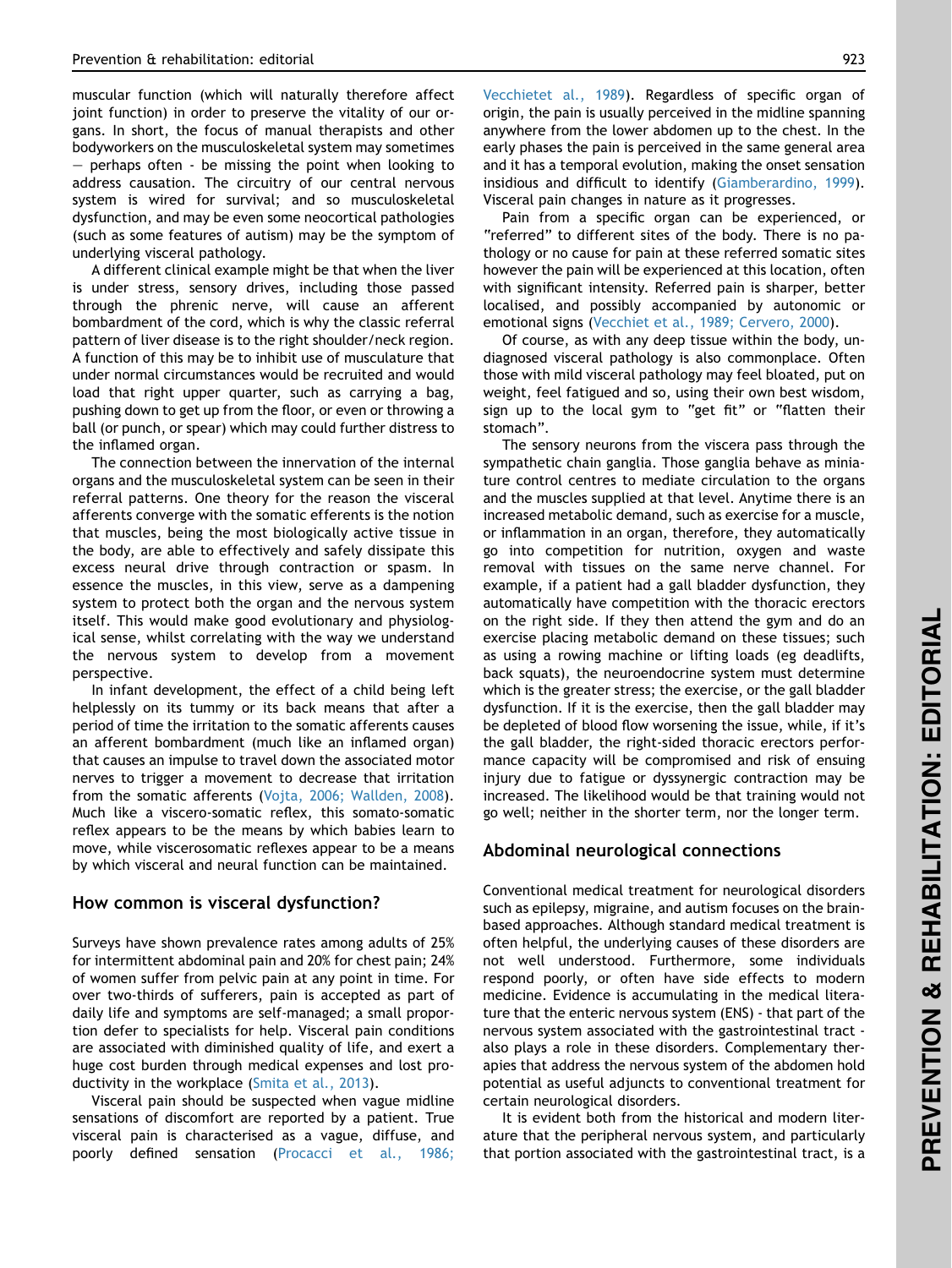<span id="page-4-0"></span>prominent element in certain neurological disorders associated with the cerebral brain. Some researchers regard the presence of abdominal features in these illnesses as important and of possible etiological significance [\(Peppercorn and Herzog, 1989; Horvath et al., 1998](#page-5-0); Recent and forgotten aspects of visceral pain). Recently, autism has been added to the list of neurological conditions with abdominal features.

The ENS can influence the CNS both through nerve reflexes and the production of neuropeptides. It is estimated that between 80 and 90% of vagal fibres are visceral afferents [\(Davenport, 1978; Willard, 2002\)](#page-5-0). Recent work has also shown a vast overlap of neuropeptide activity in the gut and the brain ([Pert et al., 1985\)](#page-5-0).

Recent medical research may add autism to the growing list of neurological illnesses with abdominal features; a growing body of literature which has now been added to by Bramati-Castellarin et al.,. People with classical autism show three types of symptoms: impaired social interaction, problems with verbal and nonverbal communication and imagination, and unusual or severely limited activities and interests. Symptoms of autism usually appear during the first three years of childhood and continue throughout life. Although there is no cure, appropriate management may help relatively normal development and reduce undesirable behaviours.

One study investigated a consecutive series of children with chronic enterocolitis and regressive developmental disorder. The twelve children (mean age 6 years) had a history of normal development followed by loss of acquired skills, including language, together with diarrhoea and abdominal pain ([Murch et al., 1998\)](#page-5-0). They reported that 47 out of 50 autistic children studied showed significant bowel pathology. When subjected to colon cleansing, these children showed notable improvement in their autism symptoms. The researchers conclude, "We re-emphasise the fact that there is a consistent pattern of gut inflammation in a high proportion of children within the broad autistic spectrum. Understanding the link between the bowel and the brain in autism may allow new insights into this devastating illness." [\(Murch et al., 1998\)](#page-5-0).

Further evidence of intestinal involvement in autism has surfaced when a substance called secretin has been surprisingly effective in the treatment of autism for some children. Secretin is a natural substance that is produced in the intestinal tract by all mammals. It is a hormone that regulates water homeostasis throughout the body and influences the environment of the duodenum by regulating secretions in the stomach, pancreas, and liver. It is a peptide hormone produced in the cells of the duodenum, which are located in the intestinal glands (Häcki, 1980). Secretin also helps regulate the pH of the duodenum by inhibiting the secretion of gastric acid from the parietal cells of the stomach and stimulating the production of bicarbonate from the centroacinar cells and intercalated ducts of the pancreas (Häcki, 1980).

While it is not a drug, and not harmful, the FDA nevertheless requires that it be sold only by prescription. Secretin is usually given by slow injection (infusion), but other methods of administration are being considered. The only FDA-approved use for secretin is in the diagnosis of

gastrointestinal problems, not as a treatment for any disorder.

After Victoria and Gary Beck successfully treated their autistic child with secretin, it triggered interest in this substance and a study by [Horvath et al. \(1998\)](#page-5-0) looked at the therapeutic effects of secretin on three autistic children noting significant clinical improvement, both gastrointestinal and behavioural. Secretin is now being tested with more autistic children to determine its potential.

Stretching the walls and flexures of the duodenum and colon is hypothesised to allow the organs to maintain proper function and secrete these hormones naturally. Manual therapy with the viscera itself may therefore have a direct affect on disease modulation by releasing adhesions within these anatomical articulations, optimizing fluid dynamics and minimizing aberrant neural function; as the work of Bramati-Castellarin et al. suggests.

#### Conclusion

Neurological and infertility diseases with or without significant visceral symptoms may be approached from a complementary medicine model that proposes the role of the abdominal nervous system in the etiology and treatments. By linking the historical, clinical systems-oriented approaches to the modern research literature on the enteric nervous system, a complementary approach may be created which integrates the best of standard medical practice with traditional modalities and systems that are consistent with anatomy and physiology.

Further research into the etiology and treatment of these conditions should consider possible abdominal nervous system involvement. Clinically, the presence of significant abdominal features may indicate that the treatment plan include traditional features (i.e. diet, lifestyle, colon hydrotherapy, and manipulative therapies) which may favourably influence digestive and enteric nervous system functioning.

#### References

- [Barral, J.P., 1989. Visceral Manipulation II. Eastland Press, Seattle,](http://refhub.elsevier.com/S1360-8592(16)30196-6/sref1) [WA, p. 15.](http://refhub.elsevier.com/S1360-8592(16)30196-6/sref1)
- [Barral, J.P., 1993. Urogenital Manipulation. Eastland Press, Seattle,](http://refhub.elsevier.com/S1360-8592(16)30196-6/sref2) [WA.](http://refhub.elsevier.com/S1360-8592(16)30196-6/sref2)
- [Bove, G., 2016. A model for radiating leg pain of endometriosis.](http://refhub.elsevier.com/S1360-8592(16)30196-6/sref32)  $JBMT 20-24.$  $JBMT 20-24.$  $JBMT 20-24.$
- [Bove, G., Chapelle, S.L., 2011. Visceral mobilisation can lyse and](http://refhub.elsevier.com/S1360-8592(16)30196-6/sref4) [prevent peritoneal adhesions in a rat model. Original Research](http://refhub.elsevier.com/S1360-8592(16)30196-6/sref4).
- Bramati-Castellarin et al., Repeat-measures longitudinal study evaluating behavioural and gastrointestinal symptoms in children with autism before, during and after visceral osteopathic technique (VOT). JBMT 20-24.
- [Buss, D.M., 2003. The Evolution of Desire. Basic Books.](http://refhub.elsevier.com/S1360-8592(16)30196-6/sref30)
- [Cervero, F., 2000. Visceral pain](http://refhub.elsevier.com/S1360-8592(16)30196-6/sref5)  $-$  [central sensitization. Gut 47,](http://refhub.elsevier.com/S1360-8592(16)30196-6/sref5)  $56 - 57.$  $56 - 57.$  $56 - 57.$  $56 - 57.$
- [Chikly, B., 2005. Silent Waves: Theory and Practice of Lymph](http://refhub.elsevier.com/S1360-8592(16)30196-6/sref6) [Drainage Therapy, an Osteopathic Lymphatic Technique. Inter](http://refhub.elsevier.com/S1360-8592(16)30196-6/sref6)[national Health & Healing Inc, Scottsdale, AZ](http://refhub.elsevier.com/S1360-8592(16)30196-6/sref6).
- [Chila, A.G. \(Ed.\), 2010. Foundations of Osteopathic Medicine, third](http://refhub.elsevier.com/S1360-8592(16)30196-6/sref7) [ed. Lippincott Williams & Wilkins, Baltimore, MD, pp. 795](http://refhub.elsevier.com/S1360-8592(16)30196-6/sref7)-[797.](http://refhub.elsevier.com/S1360-8592(16)30196-6/sref7) [2011](http://refhub.elsevier.com/S1360-8592(16)30196-6/sref7).